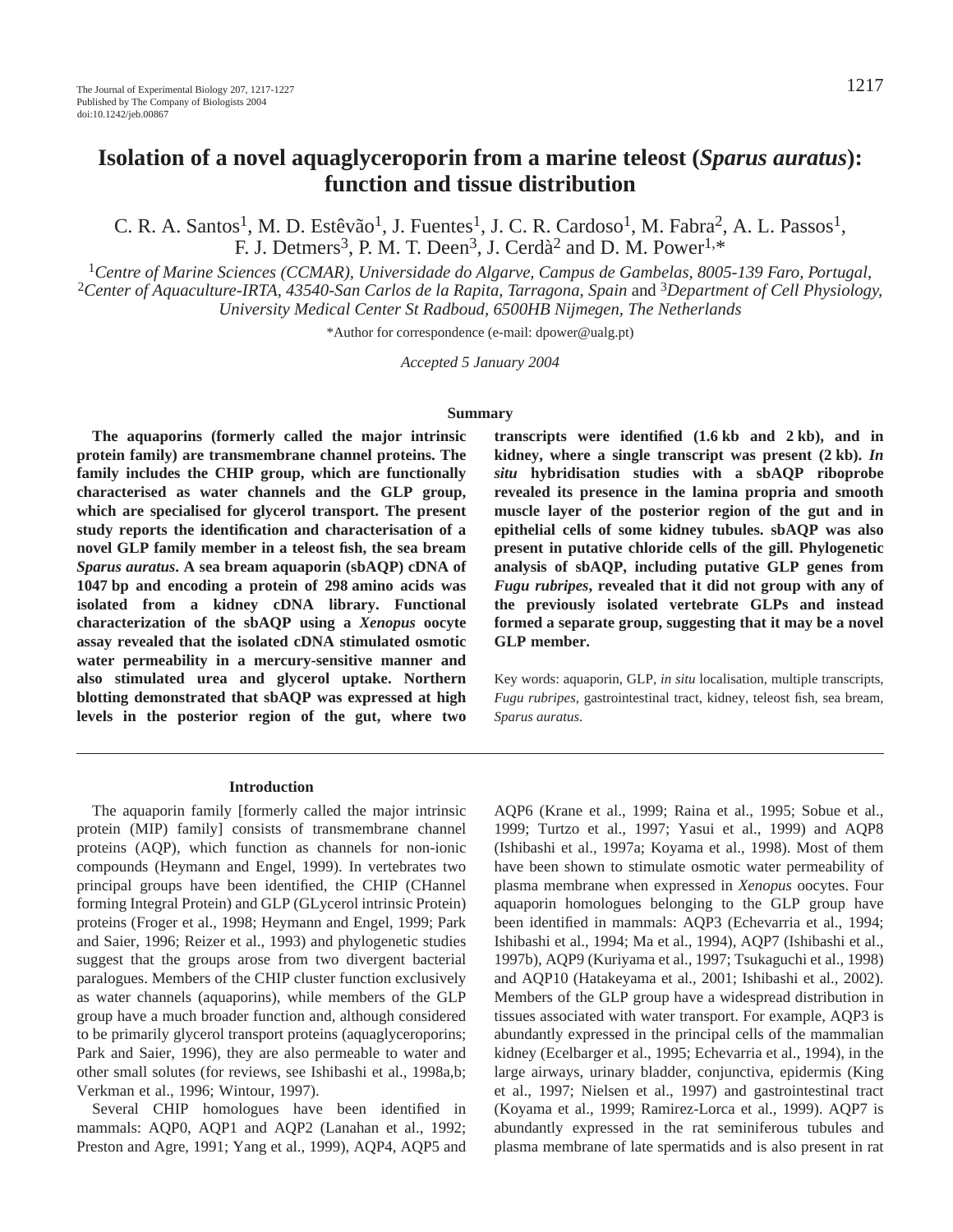heart, skeletal muscle and kidney (Ishibashi et al., 1997a). AQP9 is expressed at high levels in liver and testis and at lower levels in brain (Tsukaguchi et al., 1998) and AQP10 is expressed in the small intestine (Ishibashi et al., 2002).

Relatively few reports about AQP proteins in nonmammalian vertebrates exist. In amphibians AQP1–AQP4 (Abrami et al., 1994; Ma et al., 1996; Schreiber et al., 2000) have been identified. In fish, a CHIP protein (AQP0) has been identified in *Fundulus heteroclitus* (Virkki et al., 2001) and recently an AQP3 homologue was reported in eel *Anguilla anguilla* (Cutler and Cramb, 2002). Fish are a useful group in which to study aquaporin evolution as they inhabit diverse aquatic environments and face a constant osmotic and ionic challenge, which varies according to the waters they inhabit (freshwater <0.1 mOsmol  $kg^{-1}$ ; seawater approximately 1000 mOsmol  $kg^{-1}$ ). The importance of water and ion transport by renal and extrarenal epithelial tissues for maintenance of osmotic homeostasis in fish is well documented (Karnaky, 1998). However, the importance of the aquaporins in water movements and associated osmotic homeostasis in fish has received surprisingly little attention. The present paper reports the cloning and functional characterisation of an aquaglyceroporin cDNA from a marine teleost, the gilthead sea bream (*Sparus auratus* L.). In addition, northern blotting and *in situ* hybridisation were used to characterise its tissue and cellular distribution.

### **Materials and methods**

# *Animals and tissues*

Adult gilthead sea bream *Sparus auratus* L. (approximately  $350 g$ ) were maintained in through-flow seawater tanks at 17±2°C under natural photoperiod for winter in the Algarve, Portugal. To obtain tissues for mRNA extraction fish were killed by stunning and decapitation, and liver, kidney, gastrointestinal tract (GIT), skin, gills and skeletal muscle were frozen in liquid nitrogen or fixed overnight at 4°C in 4% paraformaldaheyde (PFA). Frozen material was stored at –80°C until utilised for RNA extraction and PFA-fixed material was washed with PTw (phosphate-buffered saline+0.1% Tween-20) and immediately processed for preparation of sections for *in situ* hybridisation.

# *Construction and screening of sea bream kidney cDNA library*

Total RNA was extracted from the collected tissue using 'TRI reagent' (Sigma-Aldrich, St Louis, MO, USA). The  $poly(A)^+$  RNA fraction was obtained from total RNA by chromatography on columns of oligo-dT cellulose (Amersham Biosciences, Lisbon, Portugal).

A cDNA library was constructed from  $5 \mu g$  of gilthead sea bream kidney  $poly(A)^+$  RNA using the UNI-ZAP XR cDNA cloning kit according to the manufacturer's instructions (Stratagene, La Jolla, CA, USA). The double-stranded cDNA was ligated into the corresponding vector and packaged into Gigapack Gold III packaging extracts (Stratagene). The sea

bream kidney library was screened with a 700 bp  $\alpha$ -32P]dCTP-labelled sea breamAQP cDNA probe (Rediprime, random labelling kit, Amersham Biosciences) generated by RT-PCR. Filters were hybridised overnight at 65°C in Church–Gilbert buffer  $(1 \text{ mmol } l^{-1} \text{ EDTA}, 0.25 \text{ mol } l^{-1}$ NaHPO<sub>4</sub>, 7% SDS) and washed  $2 \times 10$  min at 65°C in 0.1 $\times$ SSC/0.1%SDS (1/200 dilution of a solution of 3 mol  $l^{-1}$  NaCl, 0.3 mol  $l^{-1}$  sodium citrate, pH 7.0 – 20× SSC). One positive plaque was isolated out of 400000 recombinants, automatically excised into pBluescript (Stratagene) and sequenced to give threefold coverage. The sequence has been deposited in GeneBank (accession number AY363261).

# *Osmotic water permeability, glycerol permeability and urea uptake assays in* Xenopus *oocytes*

Capped RNA (cRNA) transcripts corresponding to *S. auratus* AQP were synthesized *in vitro* with T3 RNA polymerase (Promega, Madison, WI, USA) from *Xho*Idigested pBluescript vector containing the sbAQP cDNA. The isolation and microinjection of oocytes have been described previously (Deen et al., 1994). In brief, pieces of the ovary from *Xenopus laevis* were treated with collagenase A  $(2 \text{ mg ml}^{-1})$ ; Roche, Holland) in modified Barth's culture medium (MBS), 0.33 mmol  $l^{-1}$  Ca(NO<sub>3</sub>)<sub>2</sub>, 0.4 mmol  $l^{-1}$  CaCl<sub>2</sub>, 88 mmol  $l^{-1}$  NaCl, 1 mmol  $l^{-1}$  KCl, 2.4 mmol  $l^{-1}$  NaHCO<sub>3</sub>, 10 mmol<sup>1-1</sup> Hepes, pH 7.5, 0.82 mmol<sup>1-1</sup> MgSO<sub>4</sub>, for 2 h at room temperature. After repeated washing with fresh MBS, ovarian follicles at stages V–VI were selected and equilibrated in MBS at  $18^{\circ}$ C for 24 h. The resulting intact follicles and partially denuded oocytes were then injected with either 50 nl of distilled water (negative control), 50 nl of distilled water containing 10 ng cRNA of sbAQP, or with 1 ng cRNA of human AQP1 as a positive control (data not shown; Denker et al., 1988), and incubated in MBS at  $18^{\circ}$ C for another 24 h. Subsequently oocytes were completely defolliculated with watchmaker forceps, equilibrated again for  $24$  h at  $18^{\circ}$ C, and then used in water and solute transport assays.

The osmotic water permeability  $(P_f)$  was measured from the time course of osmotic oocyte swelling in a standard assay. Oocytes were transferred from 200 mOsm MBS to 20 mOsm MBS medium at room temperature, and the swelling of the oocytes was followed by video microscopy using serial images at 2 s intervals during the first 20 s period. The  $P_f$  values were calculated taking into account the time-course changes in relative oocyte volume [d(*V*/*V*o)/d*t*], the oocyte surface area (*S*), and the molar volume of water ( $V_w=18 \text{ cm}^3 \text{ ml}^{-1}$ ), using the formula  $V_0[d(V/V_0)/dt]/[S \times V_w(\text{Osm}_{in}-\text{Osm}_{out})]$ . To determine glycerol permeability, the oocytes were transferred to an isotonic solution containing  $160$  mmol  $l^{-1}$  glycerol and complemented with 40 mOsm MBS to adjust the solution to 200 mOsm. The apparent glycerol permeability coefficient  $(P'_{glv})$  was calculated from oocyte swelling using the equation  $[d(V/V<sub>0</sub>)dt]/(S/V<sub>0</sub>)$  (Verkman and Ives, 1986). A slight shrinkage of control eggs was observed as a consequence of a slight deviation from isotonicity of the incubation medium.

To examine the effect of mercury on the *P*f, the oocytes were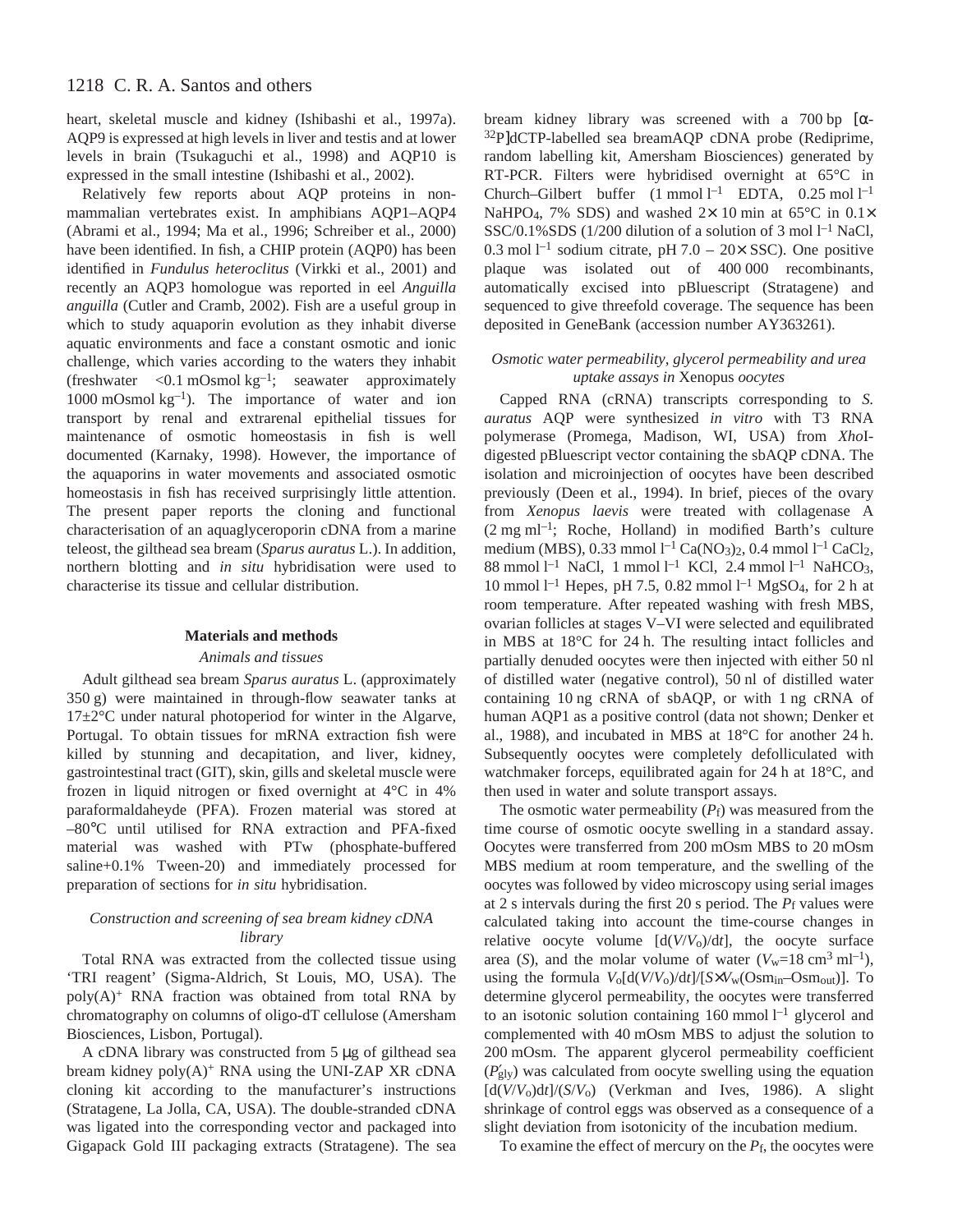incubated in MBS containing 1 mmol  $l^{-1}$  HgCl<sub>2</sub> for 15 min before the swelling assay, which was also performed in the presence of HgCl<sub>2</sub>. To determine if the mercurial effect was reversible, the same oocytes were rinsed 3 times in MBS, incubated with 5 mmol  $l^{-1}$  mercaptoethanol for 15 min, and subjected to the swelling assays 2 h later.

Urea transport activity mediated by sbAQP was measured by uptake of [14C]urea (Amersham Biosciences). Injected oocytes were transferred to  $1 \text{ mmol } l^{-1}$  urea containing  $2 \mu$ Ci ml<sup>-1</sup> (74 kBq ml<sup>-1</sup>) in MBS for 20 min, rapidly rinsed 3 times with ice-cold MBS, and lysed in 10% SDS at room temperature followed by liquid scintillation counting.

### *Northern blot analysis*

Between 2 and  $5 \mu$ g of mRNA from sea bream liver, kidney, gastro-intestinal tract (duodenum, midgut, hind-gut and rectum), skin, gill and skeletal muscle were fractionated on a 5.5% formaldehyde/1.5% agarose gel in MOPS, transferred to a nylon filter (Hybond-N, Amersham) with  $10\times$  SSC and cross-linked at 80 $^{\circ}$ C for 2 h. Prior to hybridisation, the filter was washed at 60 $\degree$ C for 20 min in 1 $\times$ SSC, 0.1%SDS and pre-hybridized in Church–Gilbert buffer for  $2 h$  at  $58^{\circ}$ C. Hybridisation was allowed to proceed overnight at 58°C in fresh pre-hybridization solution containing the full-length sea bream AQP as the probe, isolated from the kidney library labelled with  $\lceil \alpha^{-32}P \rceil dCTP$ (Rediprime, random labelling kit, Amersham Biosciences). Stringency washes were carried out for  $2 \times 15$  min at 60 $^{\circ}$ C in  $1 \times SSC$ , 0.1% SDS and then at 65°C for 10 min in 0.1× SSC, 0.1% SDS. The blot was exposed to a Phosphoimager (Biorad, Hercules, CA, USA) for 7 days. In order to evaluate the relative amounts of mRNA loaded onto the filter for each tissue, the blot was also hybridized with a sea bream β-actin probe (Santos et al., 1997) following the same protocol as before but reducing exposure time to 2 h. Exposure data was analyzed using the Multi-Analyst/PC software package (Biorad, Lisbon, Portugal).

#### *In situ hybridisation*

The distribution of sbAQP mRNA along the gastrointestinal tract, in the gill and kidneys was further investigated by *in situ* hybridisation. The full-length sbAQP cDNA cloned in pBluescript was digested with *Bam*HI (Promega, Madison, WI, USA) at  $37^{\circ}$ C for 1.5 h in order to linearise the DNA. The linearised vector was purified and *in vitro* transcription was carried out using 20 units of T7 RNA polymerase in transcription buffer (Amersham Biosciences) with  $2 \mu l$  of digoxigenin-RNA labeling mix (Roche, Lisbon, Portugal), for 2 h at  $37^{\circ}$ C. The riboprobe synthesis was stopped with 2 µl of  $0.2$  mol  $l<sup>-1</sup>$  EDTA, precipitated with sterile sodium acetate (0.1) volume,  $3 \text{ mol } l^{-1}$ ; pH 5.2) and 75% ethanol (2.5 volumes) and resuspended in  $50 \mu l$  of water. Riboprobe purity and concentration were determined by electrophoresis in a 1% agarose gel containing ethidium bromide.

Tissue sections were dewaxed, rehydrated and then prehybridised at  $55^{\circ}$ C for 4 h in hybridisation solution (50%)

formamide,  $4 \times$  SSC, 1 mg ml<sup>-1</sup> torula RNA, 0.1 mg ml<sup>-1</sup> heparin,  $1 \times$  Denhart's, 0.1% Tween 20, 0.04% CHAPS). Tissues were then hybridised overnight in a humidified box at  $55^{\circ}$ C in 40 µl per section of hybridisation solution containing  $15 \mu I$  ml<sup>-1</sup> of riboprobe. Controls were pretreated with RNase prior to hybridization with riboprobe, or the riboprobe was

Table 1. *List of CHIP and GLP proteins used for the phylogenetic analysis* 

|                              |             |                    | Accession       |
|------------------------------|-------------|--------------------|-----------------|
| Species                      | Protein     | Tree code          | number          |
| Mammals                      |             |                    |                 |
| Homo sapiens                 | AQP1        | HsAQP1             | P29972          |
|                              | AQP2        | HsAQP2             | P41181          |
|                              | AQP3        | HsAQP3             | <b>BC013566</b> |
|                              | AQP4        | HsAQP4             | P55087          |
|                              | AQP5        | HsAQP5             | P55064          |
|                              | AQP8        | HsAQP8             | <b>BAA34223</b> |
|                              | AQP9        | HsAQP9             | O43315          |
|                              | AQP10       | HsAQP10            | AB066105        |
| Mus musculus                 | AQP1        | MmAQP1             | O02013          |
|                              | AQP2        | MmAQP2             | AAD21017        |
|                              | AQP3        | MmAQP3             | ADD20305        |
|                              | AQP4        | MmAQP4             | P55088          |
|                              | AQP5        | MmAQP5             | ADD32491        |
|                              | AQP7        | MmAQP7             | <b>BAA24537</b> |
|                              | AQP8        | MmAQP8             | P56404          |
|                              | AQP9        | MmAQP9             | AB037180        |
| Ratus norvegicus             | AQP2        | RnAQP2             | P34080          |
|                              | AQP3        | RnAQP3             | P47862          |
|                              | AQP4        | RnAQP4             | P47863          |
|                              | AQP5        | RnAQP5             | P47864          |
|                              | AQP6        | RnAQP6             | AAD29856        |
|                              | AQP7        | RnAQP7             | P56403          |
|                              | AQP8        | RnAQP8             | P56405          |
|                              | AQP9        | RnAQP9             | AAC36020        |
| Bos taurus                   | AQP4        | BtAQP4             | <b>BAA36505</b> |
| Ovis aries                   | AQP1        | OaAQP1             | AF009037        |
| Cannis familiaris            | AQP1        | CcAQP1             | AB011373        |
| Amphibians                   |             |                    |                 |
| Xenopus laevis               | AQP3        | XIAQP3             | CAA10517        |
| <b>Bufo</b> marinus          | AQP1        | BmAQP1             | AF020620        |
|                              | AQP2        | BmAOP <sub>2</sub> | AF020621        |
|                              | AQP4        | BmAQP4             | AF020623        |
| Rana esculenta               | <b>AQPA</b> | ReAQP              | L24754          |
| Fish                         |             |                    |                 |
| <b>Fundulus</b> heteroclitus | AQP0        | FhAQP              | AF191906        |
| Anguilla anguilla            | AQP3        | AaAQP3             | AJ319533        |
| Sparus auratus               | <b>AQP</b>  | SbAQP              | AY363261        |
| Danio rerio                  | AQP3        | DrAQP3             | BC044188        |
| Bacteria                     | <b>GDFP</b> | EcGLPf             | <b>ECU13915</b> |
|                              |             |                    |                 |
| Plants                       | AQP1        | AcAQP1             | AF255795        |

The acronyms used in the phylogenetic tree and public database sequence accession numbers are also indicated.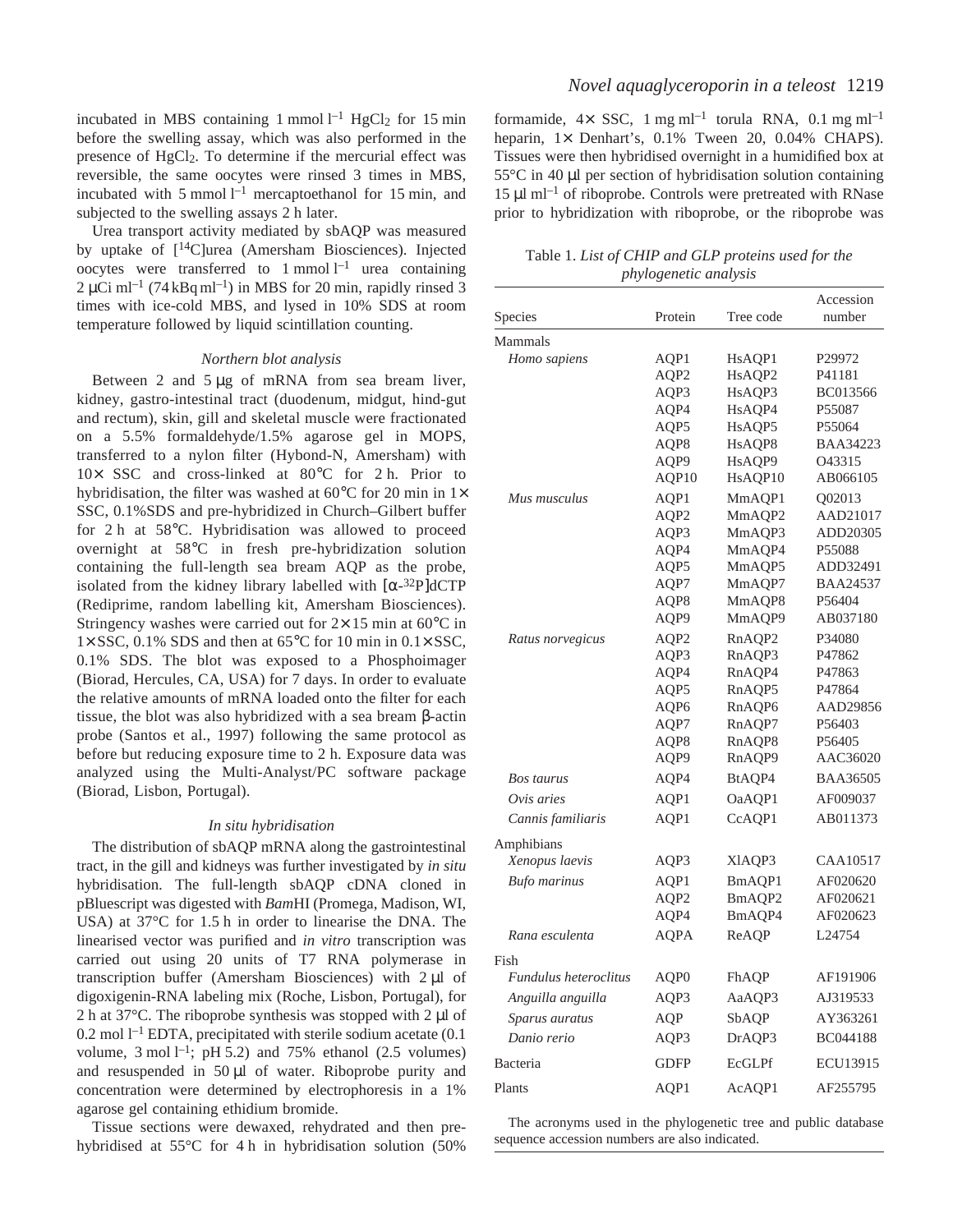excluded from the hybridization. High stringency washes were carried out for  $3 \times 5$  min at  $55^{\circ}$ C with  $2 \times$  SSC. Tissue sections were then washed  $2\times 5$  min with  $2\times$  SSC:0.12% CHAPS at 22 $\degree$ C, followed by a wash for 5 min in 2 $\times$ SSC:PTw  $(1:1, v/v)$  and finally 5 min in PTw. Detection of hybridised probe was carried out using anti-digoxigenin-alkaline phosphatase (AP) Fab fragments (1/100) (Roche). The chromagens for colour detection were NBT (4 nitroblue tetrazolium chloride) and BCIP (5 bromo-4-chloro 3-indolylphosphate) and colour development was carried out over  $2-17$  h at 30°C. Stained sections were rinsed in PBS, fixed for 15 min in 4% paraformaldehyde at room temperature, rinsed in PBS and mounted in glycerol gelatine. Sections were analysed using a microscope (Olympus BH2) coupled to a video attachment (Sony 3CCD DXP-930P) linked to a computer for digital image analysis.

### *Phylogenetic and protein structure analysis*

A frequent problem in phylogenetic analysis is the limited representation of fish sequences. For a more robust phylogenetic analysis, the genome of the model organism *Fugu rubripes* (http://fugu.hgmp.mrc.ac.uk) was searched for GLP members using the sbAQP. *Fugu* scaffolds containing GLP protein amino acid signatures were then analysed using NIX, a Web tool to view the results of a suite of DNA analysis programs (http://menu.hgmp.mrc.ac.uk). The predicted coding regions were extracted and further confirmed using BLAST (Altschul et al., 1990) against SWISSPROT and non-redundant TREMBL. The human genome was also

analysed for the presence of GLP homologues. The deduced sbAQP amino acid sequence was aligned with other available aquaporin amino acid sequences in public databases (see Table 1) using CLUSTAL X Version 1.64b (Thompson et al., 1997) and the percent identity between different AQP forms was determined (Table 2). Phylogenetic trees were generated in PAUP\* Version 4.0b (Swofford, 1998) to identify maximum parsimony trees for different hypothesis of relationships using *Allium cepa* AQP1 (AF255795) as an outgroup in this analysis. The sbAQP deduced protein structure was analysed using HMMTOP V.2.0 software (Tusnady and Simon, 2001) and a hydropathy profile obtained using the Kite and Doolittle method (Kyte and Doolittle, 1982).

# **Results**

# *Cloning of cDNA and amino acid sequence analysis*

The clone isolated from the newly prepared kidney cDNA library (Fig. 1) spans 1047 bp and encodes a protein of 298 amino acids (aa). The 5'untranslated region (UTR)

| -84<br>$-39$ |                  |              | gge aeg age teg gae eea eet gat gae gge gte eeg eet etg aaa<br>gct gac cag tgg ccg gac ggt gca gag gaa acc tcg ggg ATG GAG |            |     |                                         |            |                                 |                     |     |            |                         |             |                |            | $-40$<br>6 |
|--------------|------------------|--------------|----------------------------------------------------------------------------------------------------------------------------|------------|-----|-----------------------------------------|------------|---------------------------------|---------------------|-----|------------|-------------------------|-------------|----------------|------------|------------|
|              |                  |              |                                                                                                                            |            |     |                                         |            |                                 |                     |     |            |                         |             | M              | E          | 2          |
| 7            |                  |              | AGG CTG CTG AGG AAG TGT CAG ATC AGA AAC CAG CTG GTC AGG GAG                                                                |            |     |                                         |            |                                 |                     |     |            |                         |             |                |            | 51         |
| 3            | R                | T.           | T.                                                                                                                         | R          | К   | C                                       | O          | T                               | R                   | Ν   | O          | T.                      | V           | R              | F.         | 17         |
| 52           |                  |              | TGT TTG GCT GAG TGC CTC GGA GTC TAT GTC CTG ATT CTG TTC GGA                                                                |            |     |                                         |            |                                 |                     |     |            |                         |             |                |            | 96         |
| 18           | с                | L            | A                                                                                                                          | E          | С   | L                                       | G          | v                               | Y                   | v   | L          | I                       | L           | F              | G          | 32         |
| 97           | TGT              | GGC          |                                                                                                                            |            |     | TCT GCC GCC CAG GTG ACC ACG AGC         |            |                                 |                     |     |            | CAA GAC AAG AAC         |             |                | GGG        | 141        |
| 33           | $\boldsymbol{C}$ | G            | S                                                                                                                          | А          | А   | O                                       | V          | Т                               | Т                   | S   | O          | D                       | K           | N              | G          | 47         |
| 142          |                  | CAG TAC      | CTG                                                                                                                        |            |     | TCG ATC AAT CTG GGC                     |            |                                 | <b>TTT</b>          | GCT |            | CTG GGA GTG ACA         |             |                | <b>TTC</b> | 186        |
| 48           | O                | Υ            | L                                                                                                                          | S          | I   | N                                       | L          | G                               | F                   | А   | L          | G                       | v           | Т              | F          | 62         |
| 187          |                  | GGG GTG      | <b>TTT</b>                                                                                                                 |            |     | GTG TCC CGC GGA GTC                     |            |                                 | TCA GGG             |     | GCC        | CAT                     |             | CTG AAC        | CCG        | 231        |
| 63           | G                | $\mathbf{v}$ | F                                                                                                                          | v          | S   | R                                       | G          | V                               | S                   | G   | Α          | Η                       | L.          | N              | P          | 77         |
| 232          | GCT              | GTG          | <b>TCT</b>                                                                                                                 | <b>CTG</b> | AGC | <b>TTG</b>                              | <b>TGC</b> | GCT                             | TTG                 | GGC | CGA CAT    |                         | CCC.        | <b>TGG</b>     | <b>ATG</b> | 276        |
| 78           | A                | V            | S                                                                                                                          | T.         | S   | T.                                      | C          | Α                               | T.                  | G   | R          | H                       | P           | W              | М          | 92         |
| 277          |                  | AAG CTG      | CCA TTC                                                                                                                    |            | TAC | <b>GTC</b>                              | <b>TTC</b> | <b>TTC</b>                      | CAG GTG ATG GGA GCC |     |            |                         |             | TTT            | <b>CTG</b> | 321        |
| 93           | Κ                | L            | P                                                                                                                          | F          | Υ   | v                                       | F          | F                               | ο                   | V   | M          | G                       | A           | F              | L          | 107        |
| 322          |                  |              | GCA GCA GCC ACC GTT GGT CTG CAG TAC TAC                                                                                    |            |     |                                         |            |                                 |                     |     |            | GAT GCC ATC             |             | CAG GCG        |            | 366        |
| 108          | А                | А            | A                                                                                                                          | T          | v   | G                                       | L          | Q                               | Υ                   | Υ   | D          | A                       | I           | O              | Α          | 122        |
| 367          | TAC              | AGC          | GGA GGT                                                                                                                    |            | GAG | CTG ACG GTG ACA GGT                     |            |                                 |                     |     | CCC        | ACC GCC ACC             |             |                | GCC        | 411        |
| 123          | Υ                | S            | G                                                                                                                          | G          | E   | L                                       | т          | $\overline{V}$                  | т                   | G   | P          | т                       | Α           | Т              | Α          | 137        |
| 412          | GGC.             | ATA          | <b>TTC</b>                                                                                                                 | TCC ACC    |     | <b>TAC</b>                              | CCA GCT    |                                 | GCC                 | TAC | <b>CTC</b> | AGT                     | <b>TTG</b>  | <b>TGG</b>     | GGA        | 456        |
| 138          | G                | Т            | F                                                                                                                          | S          | т   | Υ                                       | Ρ          | А                               | А                   | Υ   | L          | S                       | L           | w              | G          | 152        |
| 457          | GGT              |              | GTC GTG GAC CAG GTG ATA GGC ACA GCG GCC CTG CTG ATG                                                                        |            |     |                                         |            |                                 |                     |     |            |                         |             |                | <b>TGT</b> | 501        |
| 153          | G                | v            | v                                                                                                                          | D          | Q   | v                                       | I          | G                               | т                   | А   | А          | L                       | L           | M              | С          | 167        |
| 502          |                  | GTC CTG GCT  |                                                                                                                            |            |     | CTG GGG GAC CAG AGG AAC AGT             |            |                                 |                     |     |            | CCC CTC                 | <b>CCT</b>  | GAT            | GGT        | 546        |
| 168          | v                | L            | Α                                                                                                                          | L          | G   | D                                       | O          | R                               | N                   | S   | P          | L                       | $\mathbb P$ | D              | G          | 182        |
| 547          | CTG.             | CAG          | CCG                                                                                                                        |            |     | GTC CTG GTG GGA GCA GCC GTG CTG GTA ATC |            |                                 |                     |     |            |                         |             | GGC            | <b>GTC</b> | 591        |
| 183          | L                | Ο            | Ρ                                                                                                                          | v          | L   | v                                       | G          | А                               | А                   | v   | L          | v                       | I           | G              | v          | 197        |
| 592          |                  | TCG ATG GGC  |                                                                                                                            |            |     | TCC AAC AGC GGC                         |            | TAC GCC CTC                     |                     |     | AAC        | CCA GCC                 |             | AGG            | <b>GAT</b> | 636        |
| 198          | S                | M            | G                                                                                                                          | S          | N   | $\boldsymbol{S}$                        | G          | Υ                               | А                   | L   | N          | P                       | A           | R              | D          | 212        |
| 637          |                  | TTG GGA      | <b>CCT</b>                                                                                                                 | CGA        | CTG | TTC ACG                                 |            | TAC ATC GCC GGC                 |                     |     |            | TGG GGA GTG GAT         |             |                |            | 681        |
| 213          | т.               | G            | P                                                                                                                          | R          | L   | F                                       | т          | Y                               | I                   | Α   | G          | W                       | G           | $\overline{V}$ | D          | 227        |
| 682          | GTT              |              | TTC AAG GCC GGA GGT GGC                                                                                                    |            |     |                                         |            | TGG TGG TGG GTG CCC ATA GTG GCC |                     |     |            |                         |             |                |            | 726        |
| 228          | V                | F            | К                                                                                                                          | A          | G   | G                                       | G          | W                               | W                   | W   | v          | P                       | I           | v              | А          | 242        |
| 727          | CCC              | TGT          | GTC                                                                                                                        |            |     | GGG GCG CTG CTG GGA ACA CTG ATC         |            |                                 |                     |     |            | TAC                     | ATG         | CTG            | <b>ATG</b> | 771        |
| 243          | P                | C            | V                                                                                                                          | G          | А   | L                                       | L          | G                               | т                   | L   | I          | Y                       | M           | L              | M          | 257        |
| 772          | ATT              | GAA          | <b>GTG</b>                                                                                                                 | CAC        | CAC | CCC AGT                                 |            | <b>CTG</b>                      | <b>TCT</b>          | GAG | <b>CTC</b> | CAC                     | ACG         | <b>TCA</b>     | <b>TGT</b> | 816        |
| 256          | I                | E            | V                                                                                                                          | Η          | Η   | P                                       | S          | L                               | S                   | E   | L          | Η                       | т           | S              | C          | 272        |
| 817          |                  |              | CAA GAG GCT ACT GAG GAG AAG GCG GGG GTG GAG CTG GAG GGG GTG                                                                |            |     |                                         |            |                                 |                     |     |            |                         |             |                |            | 861        |
| 273          | O                | F.           | A                                                                                                                          | т          | E   | E                                       | K          | Α                               | G                   | V   | E          | L                       | F.          | G              | V          | 287        |
| 862          |                  | AAG CCA CAC  |                                                                                                                            | TGT        |     | GTA AAA CCC AGC ACT                     |            |                                 |                     |     |            | AAA ATG TAG tga gaa ggt |             |                |            | 906        |
| 288          | К                | $\mathsf{P}$ | H                                                                                                                          | C          | V   | K                                       | P          | S                               | т                   | K   | M          | *                       |             |                |            | 298        |
| 907          |                  |              | taa aga agc tgt gat tat aca gta aag gtt att gat ggt aaa aaa                                                                |            |     |                                         |            |                                 |                     |     |            |                         |             |                |            | 951        |
| 952          |                  |              | aaa aaa aaa aaa                                                                                                            |            |     |                                         |            |                                 |                     |     |            |                         |             |                |            | 963        |

Fig. 1. Sea bream AQP cDNA and deduced amino acid sequence. Two MIP family signatures (NPA) were identified and are indicated in bold at positions 76 and 208. The six transmembrane domains predicted using the Kite and Doolittle method are underlined in italics.

> comprises 84 bp and the 3<sup>'</sup>UTR comprises 69 bp ending in poly(A)+. However, as no polyadenylation signal could be identified this suggests that the 3′UTR of the clone was truncated. Sequence comparison revealed that the encoded protein was most similar to members of the GLP group and shared 48% identity with the recently identified human AQP10, 47% identity with human AQP3, 43% identity with mouse AQP7 and 42% identity with mouse AQP9 (Table 2). The sequence identity between the cloned sbAQP and eel AQP3 (46%) was lower than that with mammalian and amphibian AQP3 (50%) and this may be partly explained by the phylogenetic distance between these fish. The sbAQP also exhibited low sequence conservation with CHIPs (<20%, Table 2). None of the previously isolated AQP showed a higher sequence similarity with the sbAQP (Table 2). This is in contrast to eel AQP, which shared 67% identity with human AQP3, and makes it difficult to unambiguously identify sbAQP on the basis of sequence similarity, suggesting that it may be a novel form of AQP.

In common with other aquaporins, six transmembrane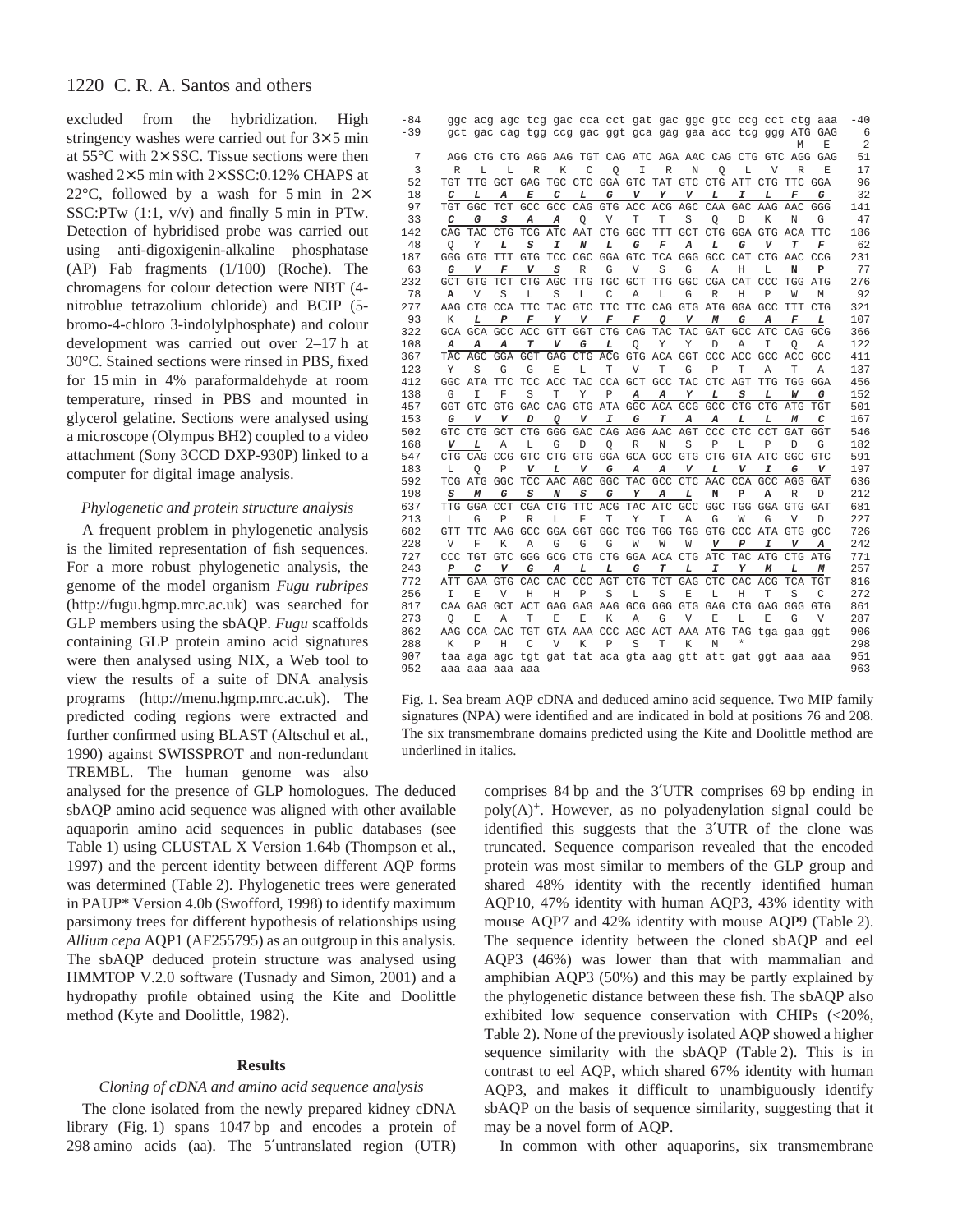domains were predicted in sbAQP from the hydropathy profile and are underlined in the deduced aa sequence (Fig. 1). The MIP family signature, Asn-Pro-Ala (NPA), was present at aa 76–78 and at aa 208–210 of sbAQP, which are located, respectively, in the second (B) and fifth (E) connecting loop. Both the N terminus and C terminus were predicted to be in the cytosol, as for other AQPs. Amino acid residues 8, 18, 33, 84, 167, 244, 272 and 291 were cysteine. No potential N-linked glycosylation site [N*X*(S/T)] was found in sbAQP. The deduced molecular mass of the protein is 31.6 kDa and the theoretical pI 6.5.

### *Functional characterisation of sbAQP*

*Xenopus laevis* oocytes injected with cRNA encoding sbAQP had a sevenfold larger  $P_f$  than that of oocytes injected with water alone (control, Fig. 2A). Moreover, oocytes expressing sbAQP showed increased *P*gly and *P*urea (measured, respectively, using volumetric and radiotracer methods) relative to the values found with water-injected oocytes  $(Fig. 2B, C)$ . Comparison of the relative permeability of sbAQP to water, glycerol and urea revealed that its functional characteristics are similar to mammalian AQP3 and AQP10: it is most permeable to water and its permeability to glycerol and urea is several-fold lower (Echevarria et al., 1996). The water channel function of sbAQP was sensitive to mercuric chloride (HgCl<sub>2</sub>). In the presence of 1 mmol  $l^{-1}$  HgCl<sub>2</sub> there was a  $~\sim$ 70% decrease in osmotic water permeability ( $P_f$ ). However, it was not possible to reverse this effect by mercaptoethanol treatment. This is in contrast to the observations of human AQP3 and AQP10, where at  $1 \text{ mmol } 1^{-1}$  HgCl<sub>2</sub> there is significant inhibition of water transport, which is partially reversed in the presence of mercaptoethanol (Ishibashi et al., 2002; Kuwahara et al., 1997b).

### *SbAQP expression and tissue distribution*

Two transcripts of  $2 \text{ kb}$  and  $1.6 \text{ kb}$  were identified by northern blotting in the gastrointestinal tract (mid-gut, hind-gut and rectum) and in all these tissues the relative abundance of both transcripts was similar (Fig. 3A). In kidney only the large transcript of  $2 \text{ kb}$  and in gill only the 1.6 kb transcript were detected. No signal was detected in duodenum or in any of the other tissue analysed. Comparison of the expression of sbAQP with that of  $\beta$ -actin (Fig. 3B) indicated that hind-gut and kidney are the tissues with the highest expression of sbAQP followed by the rectum, mid-gut and gill.

*In situ* hybridisation was carried out to characterise the cellular expression of sbAQP in the gastrointestinal tract, gills and kidney (Fig. 4). An intense sbAQP signal was found in the epithelial cell lining some of the kidney tubules (Fig. 4A,C). In gill sbAQP expression was most intense in the primary filaments, where the chloride cells are normally found, and expression of sbAQP was also observed at the proximal ends of some of the secondary lamellae (Fig.·4D,F). The expression of sbAQP in the hind-gut was principally in cells scattered in the lamina propria (Fig. 4G), although the identity of these cells remains to be established. Further expression of sbAQP

| MmAQP8 MmAQP9 HsAQP10<br>$\ddot{4}$<br>$\frac{4}{3}$<br>15<br>$\overline{16}$<br>15<br>$\overline{\mathcal{E}}$<br>$\overline{4}$<br>$\overline{301}$<br>42<br>$\ddot{4}$<br>39<br>$\Omega$<br>$\frac{17}{21}$<br>39<br>295<br>$\frac{1}{2}$<br>$\frac{8}{18}$<br>$\Omega$<br>$\overline{c}$<br>$\overline{19}$<br>25<br>$\overline{16}$<br>23<br>$\overline{c}$<br>$\overline{5}$<br>$\overline{5}$<br>RnAQP6 MmAQP7<br>43<br>$\frac{8}{18}$<br>38<br>$\Omega$<br>23<br>$\overline{17}$<br>$\overline{c}$<br>$\overline{4}$<br>$\frac{8}{18}$<br>303<br>$\overline{19}$<br>384<br>43<br>$\overline{17}$<br>$16 \frac{3}{4}$<br>$\overline{4}$<br>276<br>MmAQP4 MmAQP5<br>$^{19}$<br>$\frac{20}{18}$<br>$61$<br>$\overline{\mathcal{E}}$<br>265<br>$\frac{1}{4}$<br>$\overline{16}$<br>3480<br>34<br>$\frac{8}{18}$<br>323<br>AaAQP3<br>46<br>$\begin{array}{c} 20 \\ 21 \\ 22 \end{array}$<br>$67\,$<br>296<br>HsAQP3<br>47<br>$\frac{20}{18}$<br>$\overline{c}$<br>292<br>MmAQP1 MmAQP2<br>22<br>271<br>5<br>$\tilde{\epsilon}$<br>$\overline{c}$<br>269<br>FhAQP<br>$\frac{8}{18}$<br>263<br><b>SbAQP</b><br>298<br>MmAQP2<br>MmAQP8<br>MmAQP9<br>HsAQP10<br>MmAQP5<br>MmAQP7<br>MmAQP4<br>MmAQP1<br>RnAQP6<br>AaAQP3<br>HsAQP3<br>FhAQP<br>SbAQP |                                                                                                       | % Identity |  |  |  |
|------------------------------------------------------------------------------------------------------------------------------------------------------------------------------------------------------------------------------------------------------------------------------------------------------------------------------------------------------------------------------------------------------------------------------------------------------------------------------------------------------------------------------------------------------------------------------------------------------------------------------------------------------------------------------------------------------------------------------------------------------------------------------------------------------------------------------------------------------------------------------------------------------------------------------------------------------------------------------------------------------------------------------------------------------------------------------------------------------------------------------------------------------------------------------------------------------------------------------------------------------|-------------------------------------------------------------------------------------------------------|------------|--|--|--|
|                                                                                                                                                                                                                                                                                                                                                                                                                                                                                                                                                                                                                                                                                                                                                                                                                                                                                                                                                                                                                                                                                                                                                                                                                                                      |                                                                                                       |            |  |  |  |
|                                                                                                                                                                                                                                                                                                                                                                                                                                                                                                                                                                                                                                                                                                                                                                                                                                                                                                                                                                                                                                                                                                                                                                                                                                                      |                                                                                                       |            |  |  |  |
|                                                                                                                                                                                                                                                                                                                                                                                                                                                                                                                                                                                                                                                                                                                                                                                                                                                                                                                                                                                                                                                                                                                                                                                                                                                      |                                                                                                       |            |  |  |  |
|                                                                                                                                                                                                                                                                                                                                                                                                                                                                                                                                                                                                                                                                                                                                                                                                                                                                                                                                                                                                                                                                                                                                                                                                                                                      |                                                                                                       |            |  |  |  |
|                                                                                                                                                                                                                                                                                                                                                                                                                                                                                                                                                                                                                                                                                                                                                                                                                                                                                                                                                                                                                                                                                                                                                                                                                                                      |                                                                                                       |            |  |  |  |
|                                                                                                                                                                                                                                                                                                                                                                                                                                                                                                                                                                                                                                                                                                                                                                                                                                                                                                                                                                                                                                                                                                                                                                                                                                                      |                                                                                                       |            |  |  |  |
|                                                                                                                                                                                                                                                                                                                                                                                                                                                                                                                                                                                                                                                                                                                                                                                                                                                                                                                                                                                                                                                                                                                                                                                                                                                      |                                                                                                       |            |  |  |  |
|                                                                                                                                                                                                                                                                                                                                                                                                                                                                                                                                                                                                                                                                                                                                                                                                                                                                                                                                                                                                                                                                                                                                                                                                                                                      |                                                                                                       |            |  |  |  |
|                                                                                                                                                                                                                                                                                                                                                                                                                                                                                                                                                                                                                                                                                                                                                                                                                                                                                                                                                                                                                                                                                                                                                                                                                                                      |                                                                                                       |            |  |  |  |
|                                                                                                                                                                                                                                                                                                                                                                                                                                                                                                                                                                                                                                                                                                                                                                                                                                                                                                                                                                                                                                                                                                                                                                                                                                                      |                                                                                                       |            |  |  |  |
|                                                                                                                                                                                                                                                                                                                                                                                                                                                                                                                                                                                                                                                                                                                                                                                                                                                                                                                                                                                                                                                                                                                                                                                                                                                      |                                                                                                       |            |  |  |  |
|                                                                                                                                                                                                                                                                                                                                                                                                                                                                                                                                                                                                                                                                                                                                                                                                                                                                                                                                                                                                                                                                                                                                                                                                                                                      |                                                                                                       |            |  |  |  |
|                                                                                                                                                                                                                                                                                                                                                                                                                                                                                                                                                                                                                                                                                                                                                                                                                                                                                                                                                                                                                                                                                                                                                                                                                                                      |                                                                                                       |            |  |  |  |
|                                                                                                                                                                                                                                                                                                                                                                                                                                                                                                                                                                                                                                                                                                                                                                                                                                                                                                                                                                                                                                                                                                                                                                                                                                                      |                                                                                                       |            |  |  |  |
|                                                                                                                                                                                                                                                                                                                                                                                                                                                                                                                                                                                                                                                                                                                                                                                                                                                                                                                                                                                                                                                                                                                                                                                                                                                      | Lengths of proteins in amino acid residues are shown in bold type.<br>Code names are given in Table 1 |            |  |  |  |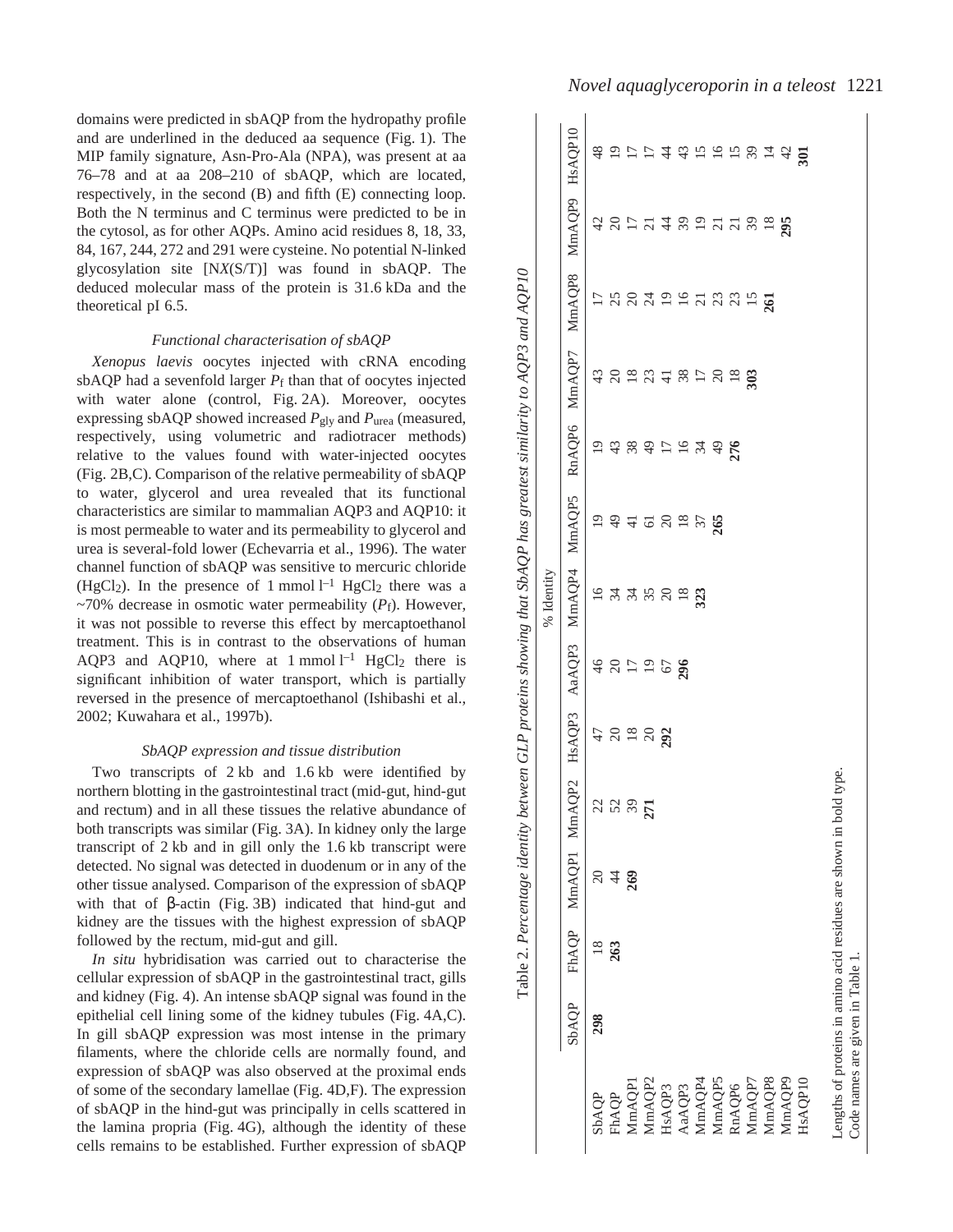Fig. 2. (A) Osmotic water permeability ( $P_f$ ), (B) apparent glycerol permeability ( $P'_{gly}$ ) and (C) urea uptake of *Xenopus* oocytes expressing sbAQP. Oocytes were injected with 50·nl of water containing 10 ng cRNA of sbAQP or 50 nl of distilled water only (control oocytes) 48 h prior to the experiments.  $P_f$  and  $P'_{gly}$  were calculated from the time course of osmotic swelling of the oocyte in a hyposmotic- or glycerol-containing medium and urea transport activity was measured by  $[14C]$ urea uptake. Values are means  $\pm$  s.e.m. of 10 oocytes from different batches. ME, mercaptoethanol.

was also found in cells localised at the interface of the circular and longitudinal muscle layer in the hind-gut (Fig. 4I). sbAQP was not found to be expressed in either the columnar enterocytes of the villi or in the numerous goblet cells of the hind-gut. A similar pattern of sbAQP distribution was found in the mid-gut, although the signal was far weaker. Despite being unable to detect sbAQP transcripts in the duodenum by northern blot a very weak signal was found in cells of the mucosa by *in situ* hybridisation (data not shown). No sbAQP signal was detected in the liver (Fig. 4J) and the controls utilised to verify probe specificity were also negative (Fig. 4B,E,H).

# *Phylogenetic analysis*

Analysis of the *Fugu* genome led to the identification *in silico* of six scaffolds containing putative GLP genes. The extracted *Fugu* genes were introduced in a multisequence alignment (Fig. 5) used in the phylogenetic analysis. Two *Fugu* genes (from scaffolds M000233 and M004004) were



excluded because they were extremely truncated. The first phylogenetic analysis done showed two principal clades that corresponded, respectively, to GLP and CHIP proteins. To better exemplify the relationship between the GLP family



Fig. 3. Northern blot of sbAQP expression. (Ai) sbAQP transcripts were expressed in the gastrointestinal tract, where it was most abundant in the hind-gut and rectum, with lower levels detected in the mid-gut. Two transcripts of 2 kb and 1.6 kb were identified in the gastrointestinal tract. A single 2 kb transcript was detected in the kidney. (Aii) The results of northern blot hybridisation with β-actin. (B) From the semi-quantitative analysis of sbAQP expression (Ai) relative to that of β-actin (Aii), the hind-gut and kidney were the tissues with the highest expression of sbAQP followed by the rectum and mid-gut. Hatched bars, 2 kb transcript; open bars, 1.6 kb transcript.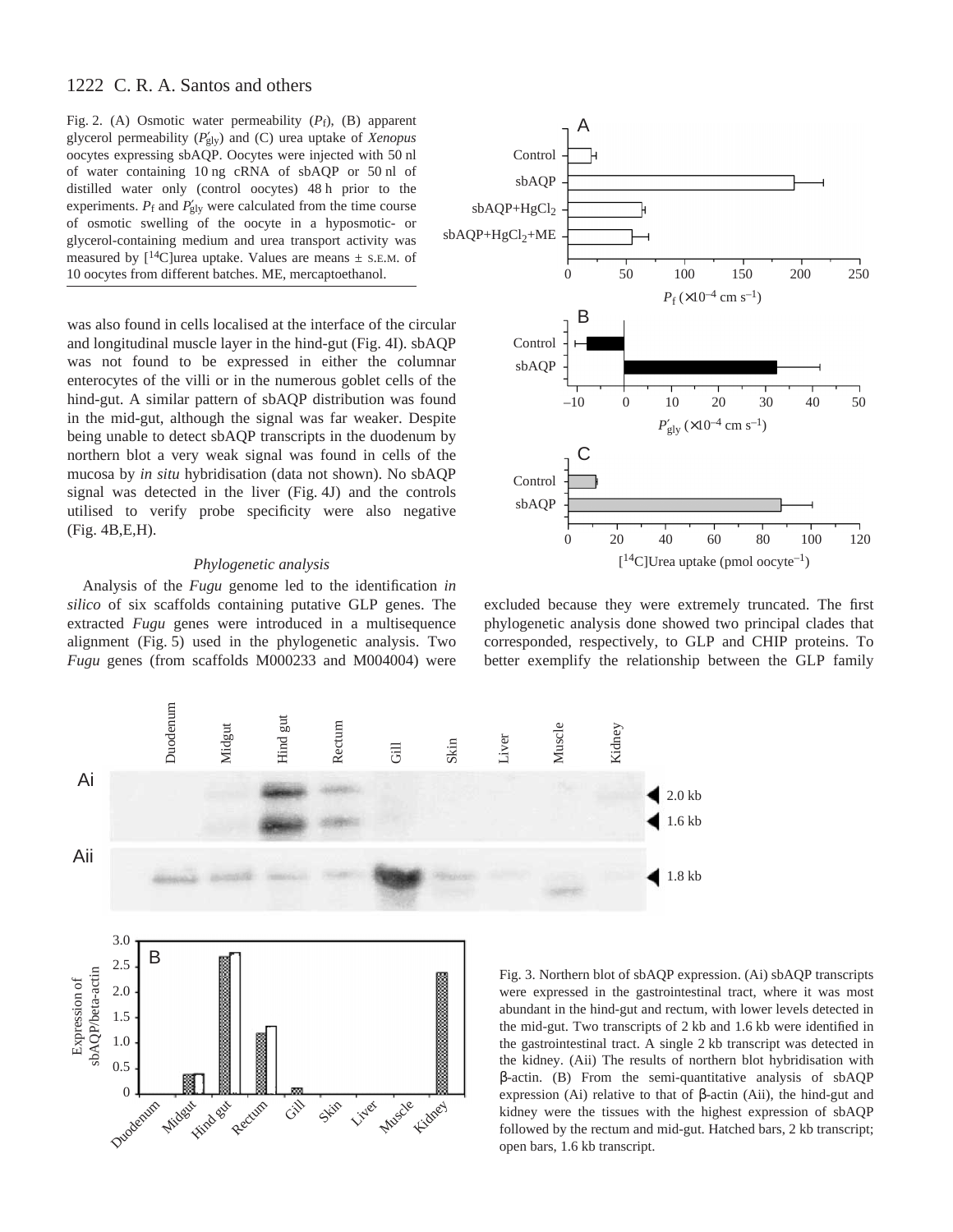members, phylogenetic analysis was performed with only members of this group and *Allium cepa* AQP1 was the outgroup (Fig. 6). The GLP clade was composed of separate groups that corresponded to AQP3, AQP7, AQP9 and AQP10. The *Fugu* gene in scaffold M001883 grouped with AQP3 and was most similar to the available fish sequences. The genes in scaffolds M000386 and M001042 grouped, respectively, with mammalian AQP7 and AQP10. AQP9 was the only GLP in which there was no match with a predicted *Fugu* GLP gene. The sbAQP formed an independent group clustering with the *Fugu* gene from scaffold M000648. Extensive searches of the human genome failed to identify a sbAQP paralogue.

### **Discussion**

We report the cloning of an aquaglyceroporin from a sea bream kidney cDNA library. Its amino acid composition and certain structural features, namely, the presence of two MIP family signatures (NPA) and longer amino acid sequences in the second and third extra-cellular loops (Ishibashi et al., 1998a), support its classification as a GLP protein.

Sequence similarity and phylogenetic analysis incorporating extracted *Fugu* genes, and the identification of a *Fugu* gene that clustered in an independent group with sbAQP, strongly suggest that sbAQP is a novel GLP member. Extensive searches of the human genome failed to identify a paralogue, suggesting that the gene found in sea bream and *Fugu* may have evolved only in the fishes after divergence from the tetrapod lineage.

Characterisation of sbAQP function using the *Xenopus* oocyte water and solute transport assay indicates that it is a functional fish aquaglyceroporin and transports water, glycerol and urea. Moreover, the osmotic water permeability is mercury  $(HgCl<sub>2</sub>)$  sensitive. However, treatment with mercaptoethanol fails to reverse the latter effect and it is unclear if this is an artefact caused by nonspecific effects, such as the toxicity of the high-dose of HgCl<sub>2</sub> (1 mmol l<sup>-1</sup>), on *Xenopus* oocyte viability or reflects a characteristic of the sbAQP protein (Kuwahara et al., 1997b). Mercurial reagents are thought to block the aqueous pore of AQPs by binding specifically to cysteine residues, and Cys-11 in mammalian AQP3 and Cys-212 in mammalian AQP2 have been shown to confer this characteristic (Kuwahara et al., 1997a). The absence of Cys-11 but presence of Cys-8 in sbAQP may indicate that the latter is responsible for the observed mercury sensitivity, although candidate cysteine residues are present nearby at positions 18, 22 and 33.

# *Novel aquaglyceroporin in a teleost* 1223



Fig. 4. In situ hybridisation localises sbAQP expression in the kidney, gills and gastrointestinal tract. sbAQP was highly expressed in some of the kidney tubules (A) and (C). In the gill, expression was detected along the length of the lamellae with the most intense signal present in the apical cellular region of lamellae (D,F) where the chloride cells (arrows) were localised (F). An intense expression was found in the hind-gut in cells localised in the *lamina propria* (G) and in cells (arrows) at the interface between the two muscle layers of the gut (I). No sbAQP expression was observed in the liver (J) or in tubules (arrowheads) in control sections of the kidney (B), gills (E) or gut (H). Scale bars,  $1 \mu m$ . Asterisks indicate haem deposits in the kidney.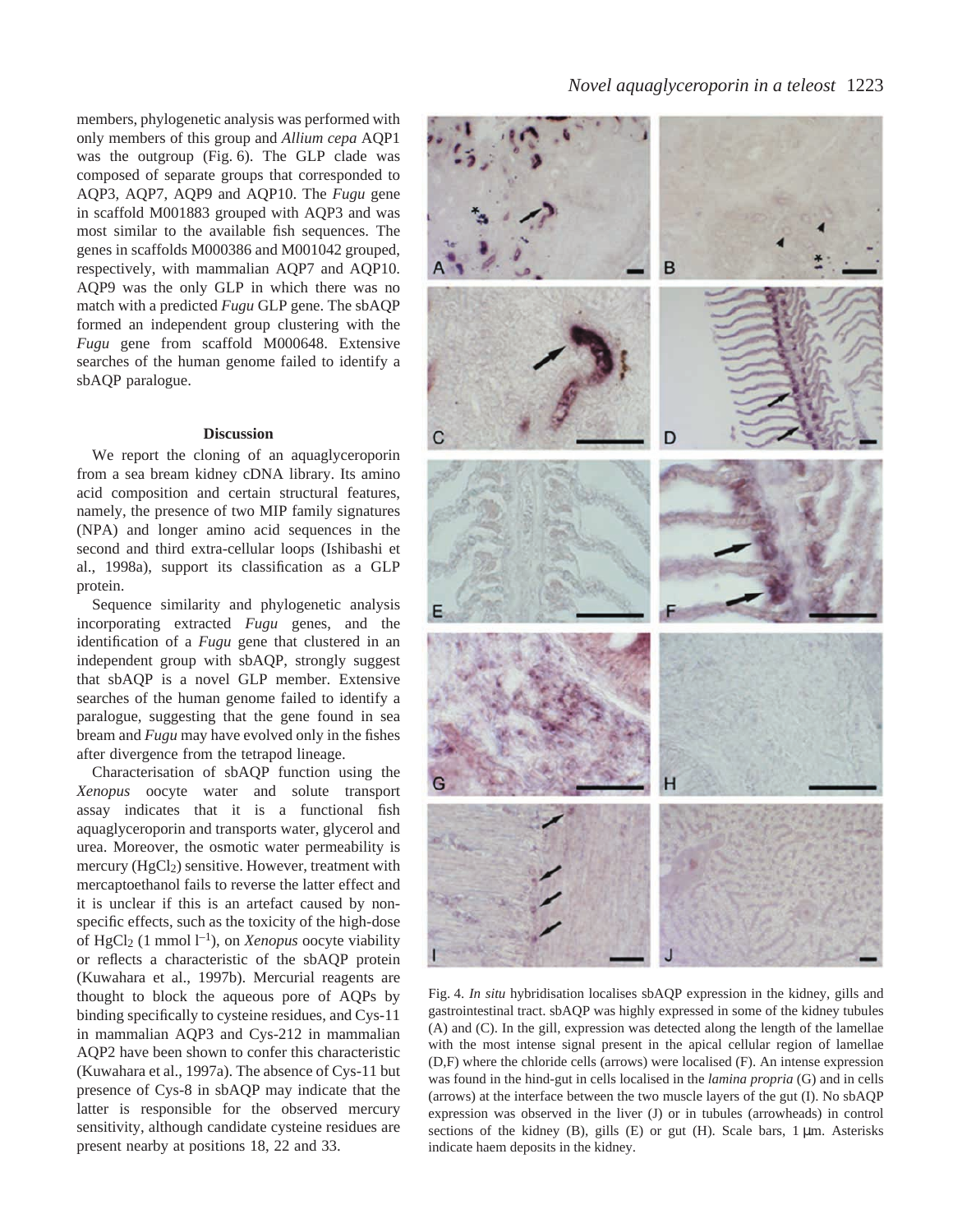|                                                                                                      |                                                                                         | 20                                                       |                                                                                                                                                                                                                                                                                                                                                                                                                                                                                                                                                                                                                                                                                                                                                                                                                                                                                                                                                                                                                                                              | 40                                                 |                                                                                                                                                                                                                                                                   | 80             |        | 100                                                                                                                                                                                                                                                                                     |                                                                                                     |                                                                                    |
|------------------------------------------------------------------------------------------------------|-----------------------------------------------------------------------------------------|----------------------------------------------------------|--------------------------------------------------------------------------------------------------------------------------------------------------------------------------------------------------------------------------------------------------------------------------------------------------------------------------------------------------------------------------------------------------------------------------------------------------------------------------------------------------------------------------------------------------------------------------------------------------------------------------------------------------------------------------------------------------------------------------------------------------------------------------------------------------------------------------------------------------------------------------------------------------------------------------------------------------------------------------------------------------------------------------------------------------------------|----------------------------------------------------|-------------------------------------------------------------------------------------------------------------------------------------------------------------------------------------------------------------------------------------------------------------------|----------------|--------|-----------------------------------------------------------------------------------------------------------------------------------------------------------------------------------------------------------------------------------------------------------------------------------------|-----------------------------------------------------------------------------------------------------|------------------------------------------------------------------------------------|
| SbAQP<br>HsAOP10<br>HsAOP9<br>M001883<br>AaAOP3<br>MmAQP3                                            |                                                                                         |                                                          | : ----------MERLLRKCQ--HRNQUKRCHADCHGVYVLLLLEGSAMWTTRQDKNGQYLSINLGHALGYTFGVFOSFAHLNPRVSLSLCAFERPMVKLEFYVFFOV<br>----- MVFTQAPAEIMGHLR--ERSLEARSCEAETLGVFVDVLLTQEAVAQAVTSGETKENEFIMFLAGSLAVTIALYVGGNVSGAHLNP<br>-----MQPEGAEKGKSFKQRLVEKSSFANETESEFEGTFLLLVLECECKALAILSRGRFGGVELINGESMANAMALYVAGGVSGGHIN<br>------MGRQKVYLEKLSHFFQERNLETRQGLAECLGTLLLVMFGCGAVAQLVLSKGTHOMFLTVNFAFGFAATLGLVCGQTSGGHLN<br>-------MGKQKFYLDKLARTFQMRNRLLRCGLABCLGTLLLNMFCCEAVROVVLSAGSHGLFLTVNFAEGFGATLGLL <mark>VCGQVSGGHLN</mark><br>: ------MGRQKELMNRCGEMLHTRYRELRGALALCLGTLTLVMRGCESLANNVL@RGTHCGEFMINIALGGFALTLGILVAGQVSGAHLN                                                                                                                                                                                                                                                                                                                                                                                                                                              |                                                    |                                                                                                                                                                                                                                                                   |                |        | <b>SLSLCVFGRHPOKELEFTILFOVF</b><br>TLTMCTFWPLANKMLELYVFAOF<br><b>TETNCALCRATIVE UNIVERSE</b><br>TLSFCAREQVSNDELVPYCLSCL<br><b>FSLAMCIVERLPNVKLEINILVCL</b><br>SLAMCLF HEMKAFRLEFYVGAOF<br>TFALCLESRER REFEVEFFFOT<br><b>TETFAOCLEGEEPMINFEVNFLFO</b><br><b>TEAMOFIAREP ISLEIVALACTE</b> |                                                                                                     | 103<br>103<br>74<br>: 106<br>: 116<br>: 109<br>: 111<br>: 110<br>: 110<br>110      |
| SbAOP<br>M000648<br>M000386<br>MmAOP7<br>M001042<br>HsAOP10<br>HsAQP9<br>M001883<br>AaAQP3<br>MmAOP3 | 120                                                                                     | 140                                                      | HELLAAATNGLOMMDELOAMSGEEETWTGPTATEGLISPYHAAYLSLWGHVVDOWNGHAAFHMC-VIATGEORNSPLPD--- SIMPVLWEAAWIVL<br>GARLAAATFALOYYDAIOTYSGGELTFEGPTAFAGIFSTYRADYLSMWGEIVDOV GAAALLLC-VLALGFORWTPLOD---GVRPVLVGAAVLLIG<br>CSFLAAGTI YANYYEA IYDYCGANTVTGVKAT CHIFYY APYLSLLGGIIDO FFGRAMLILC-INALSFOKNKPAPA---ESEPVANGLIVLILC<br>SSESAAATTNLEENGEINHEAGGDLLVTGSKALPNIIFPTYLPEYMIIWRSTLDBAFVTGMLOLG-LFEITEKKNSPALQ---STEPLVIGIHWTVLG<br>GAYIASGLUVLVYYDAIMNESGEVETVYGPNEFASIFRYYSEFLSLGSSELDOWYGTSMTNIC-EIGLGEORNTPAPS---DEIPAIVAVEVECIS<br>SAFCASGATEVENHEALONFTGENLTVTGPKEFASIFATYFAPYLSINNEHLDOVIGFGNLTVG-BLATLERRNKGVPA---GBBPVVVCMFIFALGI<br>GAFVGAATVFGEYYFGLMSEAGGKLLLVGENATEHLFATYFAPYLSLANAEADOVVALMILLLI-WFAIFESRWLGAPR---GLEPIAICLLI VIASSLGLWSGCEMNPARD<br>SAFFGAAIIFGWYDALFDGP-GAFNVSGKNFTGGLFATYFGKHLTUVNSFFDOVISVIQKYFSDVUPPVHTLRMSFEHRSLGL&AFTVGFVVLVIGLSM<br>CAPLGSGVINGLYNDAWNDEGKNDEIWVGEKAPRGLFATYFSNHLMLLNSFFDQ.LGFAALIVC-ELA IVEPYNNPIPR---GLEAFTVGFAV<br>SARLGAGIVEGIYYDA WARANNELFWSGPNGRAGIRATY SGHLDWVNERFDQF1GTAPLLCV--LA VEPYNNPVPR---SLAAFTVGLVV | 160                                                | 180                                                                                                                                                                                                                                                               | 200<br>$\star$ | П<br>п | 220<br><b>SM</b><br><b>TISMESNS</b><br><b>SLCSNSCY</b><br>ISL.<br>SMSGNCGA INPERD<br><b>SMEANCGIPLNPERD</b><br><b>SM</b>                                                                                                                                                                | IINPARD<br><b>NINPTRDEAP</b><br><b>NINPSRDI</b><br><b>EFNSCYAVNPARD</b><br><b>CRNSCY WVNP RDFGP</b> | 215<br>: 215<br>: 186<br>: 218<br>: 228<br>: 221<br>: 223<br>: 225<br>: 222<br>221 |
|                                                                                                      | 240                                                                                     |                                                          | 260                                                                                                                                                                                                                                                                                                                                                                                                                                                                                                                                                                                                                                                                                                                                                                                                                                                                                                                                                                                                                                                          | 280                                                | 300                                                                                                                                                                                                                                                               | $\star$        | 320    | 340                                                                                                                                                                                                                                                                                     |                                                                                                     |                                                                                    |
| SbAOP<br>M000648<br>M000386<br>MmAQP7<br>M001042<br>HsAQP10<br>HsAQP9<br>M001883<br>AaAOP3<br>MmAQP3 | RIFIA<br><b>RLFT</b><br><b>RLFT</b><br><b>RLFT</b><br>RLFTAI<br>RIFTA<br><b>RIJETAI</b> | GWGVDVFKAGGGWWAVP VA PCVCA<br>GWGP VFSAGNGWW VP VAPLVGAT | RLFTY MGWGAEVITAGGGWN VP VE PCVCAINGTL WELATEV HPP-<br>GWGVDVFRSGNGWWWPFTRPFIGG GAG NKIMVEL HPG--<br>GWGK VFRAGNNWN VP VAFLLGAY GG---IVYLGLIHP-<br><b>GWGPEVETCYNYWEWVPLVGBCIGAULGTLEYCHLE</b> SLELPDPAEPERVCVCHVSTITMAVKQPEPVWDHDKGLKLEHESQRRWFSSRQADPILPPSPEAVRETPGVLV<br>GWGF2V5RAGNNFWXIPWVG <mark>PLVGAWLG</mark> GLFYVLVIEIEHPE----------PDSVFKAEQSEDKPEKYELSVIM--------------------------------<br>GNGGEVETARNGMELVPTFELFLGTLFGVVEYOLWGEFFVBG----------BARDK-KSREEENLYLTNISANENAKHTKDIL-------------------------                                                                                                                                                                                                                                                                                                                                                                                                                                                                                                                                      | <b>CTL MIMIEVEHP--</b><br><b>CTAT OLLVAL HPE--</b> | -SLSELHTSCQEATEEKAGVELEGVKPHCVKPSTKM-------------------------<br>-TCTRREGPVEEESAPLGNQENTSNNVCVAPHTALGRLVLLRDGYLRFAPEGFCGVQLVK-<br>-SIPQDPQRLENFTARDQKVTASYKNAASANISG----------SVPLEHF-------<br>------GPEPAQDLVSAQHKASELETPASAQMLECKL---------------------------- |                |        |                                                                                                                                                                                                                                                                                         |                                                                                                     | 298<br>290<br>294<br>303<br>344<br>301<br>295<br>305<br>296                        |

Fig. 5. Multiple sequence alignment of sbAQP, putative *Fugu* GLPs extracted *in silico* from the genome and GLP proteins selected to cover the principal groups. Species identification is indicated in Table 1. *Fugu* sequences (M00...) are identified by the scaffolds from which they were obtained. Identical sequences are highlighted in black. Dark and light tints indicate partial identity.



Analysis of sbAQP tissue distribution in adult sea bream, demonstrated that it is widely distributed in water-transporting epithelia. The gastrointestinal tract, but more specifically the hind-gut and the kidney, express the highest levels of sbAQP mRNA. The origin of the two transcripts identified in the sea bream gastrointestinal tract has not been determined, although the relatively limited conservation of sbAQP with other members of the GLP group isolated so far in vertebrates (Table 2), and the high stringency conditions utilised for the northern blot, appear to rule out probe cross-hybridisation with these forms. However, identification *in silico* in the *Fugu* genome of at least nine AQP raises the possibility that the probe used in the present study could have cross-hybridised with an as-yet-unknown isoform and further work will be required to resolve this question. In human, two forms of AQP10 have been identified, a  $~2$ kb transcript and a splice variant of 2.3 kb that lacks the sixth transmembrane domain (Hatakeyama et al., 2001; Ishibashi et al., 2002). Multiple transcripts of another GLP family member, AQP7, have also

Fig. 6. Consensus tree with corresponding bootstrap values (from sampling 1000 trees) obtained by Parsimony analysis of vertebrate GLP proteins using the sequence of *Allium cepa* (Ac) AQP1 as outgroup. sbAQP fails to cluster with any of the previously isolated GLPs and instead cluster with a gene predicted from the *Fugu* genome. Species identification is indicated in Table 1. *Fugu* sequences (M00…) are identified by the scaffolds from which they were obtained.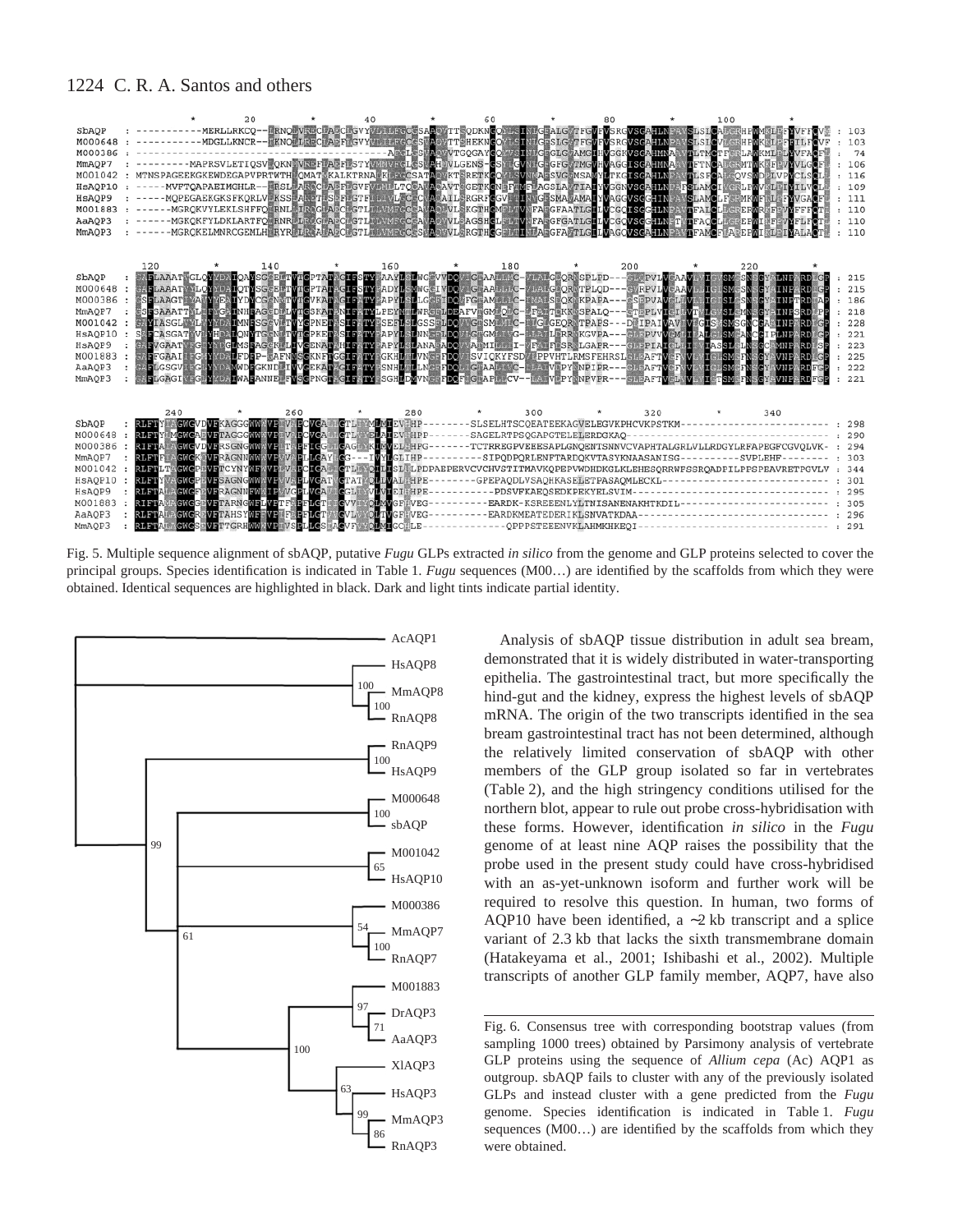been reported in rat with two transcripts found in kidney, heart and skeletal muscle (Ishibashi et al., 1997a). It will be of interest to determine the nature of the two transcripts of AQP identified in sea bream and to characterise their function *in vivo*. For example, in man the 2.3 kb splice variant of AQP10 lacking the sixth transmembrane domain is permeable to water but not to glycerol or urea, unlike the full-length 2 kb transcript.

In man the duodenum and jejunum are the major sites of expression of AQP10, and these are also the sites for entrance and secretion of large volumes of water (Hatakeyama et al., 2001). A similar observation is made with AQP3, which is expressed in the basolateral membrane in the collecting duct of kidney (Ecelbarger et al., 1995; Echevarria et al., 1994; Ma et al., 2000) and in the rectum and hind-gut (Ramirez-Lorca et al., 1999). The general presence of AQPs in membranes important for water movement has led to the suggestion that transcellular as well as paracellular pathways of water movement exist in this tissue in man. The behaviour of aquaporins reported in mammals and their response to movements of water driven by osmotic gradients, fits in well with experimental observations of water movement in the fish intestine, where it has been linked to ion movements similar to those reported in ouabain-sensitive water absorption in Atlantic salmon (Usher et al., 1991) and *Fundulus heteroclitus* (Marshall et al., 2002a,b). In the latter situation it has been demonstrated that the intestine not only absorbs water but also secretes fluid by mechanisms linked, at least in part, to cystic fibrosis transmembrane conductance regulator-like (CFTRlike) ion channel. More studies will be required to determine if sbAQP is directly involved in water absorption in the intestine in order to establish whether it provides a mechanism by which drinking and water absorption can be independently regulated in the fish intestine (Fuentes and Eddy, 1997).

In teleost fish the only members of the MIP family identified are an AQP0 homologue in the killifish *Fundulus heteroclitus* (Accession number, AF191906), AQP3 homologues in the European eel *Anguilla anguilla* (Accession number, AJ319533) and zebra fish *Danio rerio* (Accession number, BC044188), and an AQP in *Tribolodon hakonenis* (Accession number, AB055465) (Cutler and Cramb, 2002; Virkki et al., 2001). In killifish AQP0 is restricted to the lens and is present as two transcripts of 2.8 and 1.8·kb, which are suggested to correspond to alternative splice variants. AQP3 in the European eel has a wider tissue distribution, being present in low abundance in the eye, oesophagus and intestine as a single transcript of 2.4 kb and in high abundance in the gills, where an additional transcript of 7 kb is also identified. Moreover, in the eel the level of expression of AQP3 appears to be regulated by the composition of the bathing medium, so that the expression of AQP3 in the gills of freshwater-adapted eel is several-fold higher than in those adapted to saltwater. Comparison of the eel AQP3 and sbAQP tissue distribution reveals an overlap, although the relative abundance of transcripts seems to differ. The gill in freshwater fish plays an important role in total body water influx and is suggested to

# *Novel aquaglyceroporin in a teleost* 1225

account for up to 90% of water uptake (Haywood et al., 1977). However, this is not true in marine fish where the presence of leaky epithelia ensures high water loss through the gills, in particular the chloride cell complex. The distribution of sbAQP mRNA in the gills of the sea bream coincided with that described by immunohistochemistry for AQP3 in seawateradapted European eel (Lignot et al., 2002). The mRNA of AQP in seabream and protein of AQP3 in European eel is principally localised in the chloride cells within the primary filaments of the gills and at the proximal ends of the secondary lamellae. The physiological role of sbAQP in the gill remains to be established, whether it is directly involved in water movement and/or also associated with elimination of nitrogenous waste products (Isaia, 1984).

The tissue distribution of sbAQP coincides with that of the mammalian GLP proteins, AQP3, AQP7 and AQP10. Surprisingly the expression of eel AQP3 in the kidney is very low and does not coincide with the abundant expression in the basolateral membrane of the collecting duct (Ecelbarger et al., 1995; Echevarria et al., 1994; Ma et al., 2000) in mammals. In seawater fish such as the sea bream, the kidney is unable to produce highly concentrated urine and instead produces low quantities of urine containing abundant quantities of divalent ions such as  $Mg^{2+}$ ,  $Ca^{2+}$  or even  $SO_4^{2-}$ . The relatively high expression of sbAQP in the kidney may be related to functional adaptations in the kidney of seawater fish, where water movements are thought to be linked to monovalent ions such as Na+, Cl– resorption and secretion in the tubules (Beyenbach and Liu, 1996).

In conclusion, a sbAQP cDNA was isolated from a kidney cDNA library and its primary structure was found to be homologous to other GLP proteins, with the same functional characteristics. Phylogenetic analysis of sbAQP, including putative GLP genes from *Fugu*, demonstrated that it did not group with any of the previously isolated GLP and instead formed a separate group, suggesting that it may be a novel GLP member.

This work was supported by project PRAXIS XXI/2/2.1/BIA/211/94 from the Portuguese National Science and Technology Foundation (FCT), co-financed by EU structural funds, DG-Fisheries Project Q5RS-2002-00784 (CRYOCYTE) and an EU Biotech grant (QLRT2000-00778). C.R.A.S., J.C.R.C. and J.F. were in receipt of FCT fellowships PRAXIS XXI/BPD/22040/99, PRAXIS XXI/BD/19925/99BPD/22033/99, respectively.

#### **References**

- **Abrami, L., Simon, M., Rousselet, G., Berthonaud, V., Buhler, J. M. and Ripoche, P.** (1994). Sequence and functional expression of an amphibian water channel, Fa-Chip – A new member of the Mip family. *Biochim. Biophys. Acta – Membranes* **1192**, 147-151.
- **Altschul, S. F., Gish, W., Miller, W., Myers, E. W. and Lipman, D. J.** (1990). Basic local alignment search tool. *J. Mol. Biol.* **215**, 403-410.
- **Beyenbach, K. W. and Liu, P. L. F.** (1996). Mechanism of fluid secretion common to aglomerular and glomerular kidneys. *Kidney Int.* **49**, 1543-1548. **Cutler, C. P. and Cramb, G.** (2002). Branchial expression of an aquaporin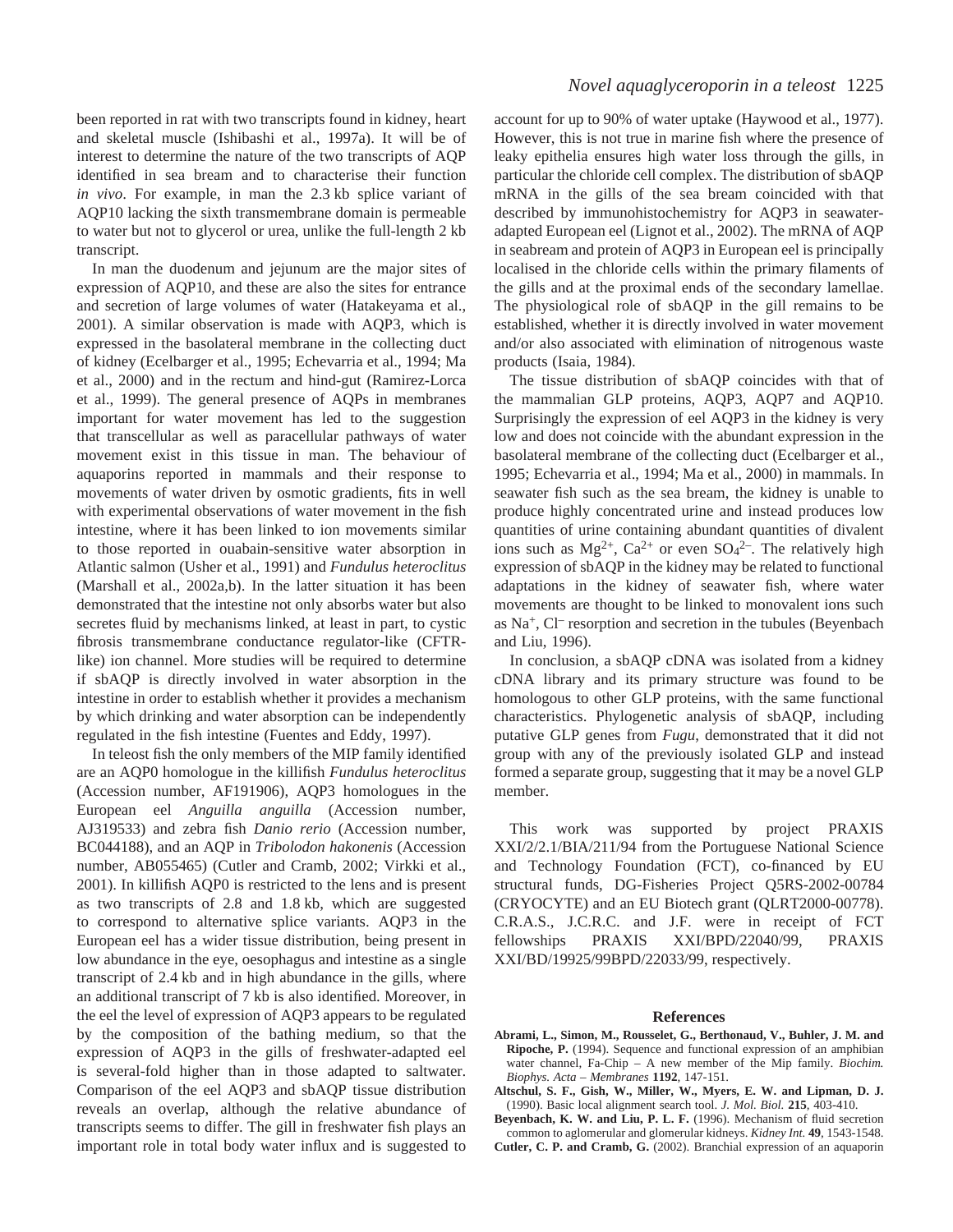3 (AQP-3) homologue is downregulated in the European eel *Anguilla anguilla* following seawater acclimation. *J. Exp. Biol.* **205**, 2643-2651.

- **Deen, P. M. T., Verdijk, M. A. J., Knoers, N., Wieringa, B., Monnens, L. A. H., Vanos, C. H. and Vanoost, B. A.** (1994). Requirement of human renal water channel aquaporin-2 for vasopressin-dependent concentration of urine. *Science* **264**, 92-95.
- **Denker, B. M., Smith, B. L., Kuhajda, F. P. and Agre, P.** (1988). Identification, purification, and partial characterization of a novel *M*r 28,000 integral membrane-protein from erythrocytes and renal tubules. *J. Biol. Chem.* **263**, 15634-15642.
- **Ecelbarger, C. A., Terris, J., Frindt, G., Echevarria, M., Marples, D., Nielsen, S. and Knepper, M. A.** (1995). Aquaporin-3 water channel localization and regulation in rat kidney. *Am. J. Physiol.* **38**, F663-F672.
- **Echevarria, M., Windhager, E. E. and Frindt, G.** (1996). Selectivity of the renal collecting duct water channel aquaporin-3. *J. Biol. Chem.* **271**, 25079- 25082.
- **Echevarria, M., Windhager, E. E., Tate, S. S. and Frindt, G.** (1994). Cloning and expression of Aqp3, a water channel from the medullary collecting duct of rat kidney. *Proc. Natl. Acad. Sci. USA* **91**, 10997-11001.
- **Froger, A., Tallur, B., Thomas, D. and Delamarche, C.** (1998). Prediction of functional residues in water channels and related proteins. *Protein Sci.* **7**, 1458-1468.
- **Fuentes, J. and Eddy, F. B.** (1997). Drinking in Atlantic salmon presmolts and smolts in response to growth hormone and salinity. *Comp. Biochem. Physiol.* **117A**, 487-491.
- **Hatakeyama, S., Yoshida, Y., Tani, T., Koyama, Y., Nihei, K., Ohshiro, K., Kamiie, J. I., Yaoita, E., Suda, T., Hatakeyama, K. et al.** (2001). Cloning of a new aquaporin (AQP10) abundantly expressed in duodenum and jejunum. *Biochem. Biophys. Res. Commun.* **287**, 814-819.
- **Haywood, G. P., Isaia, J. and Maetz, J.** (1977). Epinephrine effects on branchial water and urea flux in rainbow trout. *Am. J. Physiol.* **232**, R110- R115.
- **Heymann, J. B. and Engel, A.** (1999). Aquaporins: phylogeny, structure, and physiology of water channels. *News Physiol. Sci.* **14**, 187-193.
- **Isaia, J.** (1984). Water and nonelectrolyte permeation. In *Gills: Ion and water transfer*, vol. X part B (ed. W. S. Hoar and D. J. Randall), pp. 1-38. New York: Academic Press.
- **Ishibashi, K., Kuwahara, M., Gu, Y., Kageyama, Y., Tohsaka, A., Suzuki, F., Marumo, F. and Sasaki, S.** (1997a). Cloning and functional expression of a new water channel abundantly expressed in the testis permeable to water, glycerol, and urea. *J. Biol. Chem.* **272**, 20782-20786.
- **Ishibashi, K., Kuwahara, M., Gu, Y., Tanaka, Y., Marumo, F. and Sasaki, S.** (1998a). Cloning and functional expression of a new aquaporin (AQP9) abundantly expressed in the peripheral leukocytes permeable to water and urea, but not to glycerol. *Biochem. Biophys. Res. Commun.* **244**, 268-274.
- **Ishibashi, K., Kuwahara, M., Kageyama, Y., Tohsaka, A., Marumo, F. and Sasaki, S.** (1997b). Cloning and functional expression of a second new aquaporin abundantly expressed in testis. *Biochem. Biophys. Res. Commun.* **237**, 714-718.
- **Ishibashi, K., Morinaga, T., Kuwahara, M., Sasaki, S. and Imai, M.** (2002). Cloning and identification of a new member of water channel (AQP10) as aquaglyceroporin. *Biochim. Biophys. Acta* **1576**, 335-340.
- **Ishibashi, K., Sasaki, S., Fushimi, K., Uchida, S., Kuwahara, M., Saito, H., Furukawa, T., Nakajima, K., Yamaguchi, Y., Gojobori, T. et al.** (1994). Molecular cloning and expression of a member of the aquaporin family with permeability to glycerol and urea in addition to water expressed at the basolateral membrane of kidney collecting duct cells. *Proc. Natl. Acad. Sci. USA* **91**, 6269-6273.
- **Ishibashi, K., Yamauchi, K., Kageyama, Y., Saito-Ohara, F., Ikeuchi, T., Marumo, F. and Sasaki, S.** (1998b). Molecular characterization of human Aquaporin-7 gene and its chromosomal mapping. *Biochim. Biophys Acta – Gene Struct. Expression* **1399**, 62-66.
- **Karnaky, K. J.** (1998). Osmotic and ionic regulations. In *The Physiology of Fishes* (ed. D. H. Evans), pp. 157-176. Boca Raton, New York: CRC Press.
- **King, L. S., Nielsen, S. and Agre, P.** (1997). Aquaporins in complex tissues.1. Developmental patterns in respiratory and glandular tissues of rat. *Am. J. Physiol.* **42**, C1541-C1548.
- **Koyama, N., Ishibashi, K., Kuwahara, M., Inase, N., Ichioka, M., Sasaki, S. and Marumo, F.** (1998). Cloning and functional expression of human aquaporin8 cDNA and analysis of its gene. *Genomics* **54**, 169-172.
- **Koyama, Y., Yamamoto, T., Tani, T., Nihei, K., Kondo, D., Funaki, H., Yaoita, E., Kawasaki, K., Sato, N., Hatakeyama, K. et al.,** (1999). Expression and localization of aquaporins in rat gastrointestinal tract. *Am. J. Physiol.* **276**, C621-C627.
- **Krane, C. M., Towne, J. E. and Menon, A. G.** (1999). Cloning and characterization of murine Aqp5: evidence for a conserved aquaporin gene cluster. *Mamm. Genome* **10**, 498-505.
- **Kuriyama, H., Kawamoto, S., Ishida, N., Ohno, I., Mita, S., Matsuzawa, Y., Matsubara, K. and Okubo, K.** (1997). Molecular cloning and expression of a novel human aquaporin from adipose tissue with glycerol permeability. *Biochem. Biophys. Res. Commun.* **241**, 53-58.
- **Kuwahara, M., Goji, K., Gu, Y., Sasaki, S. and Marumo, F.** (1997a). Novel missense mutations in the aquaporin-2 (AQP2) gene in autosomal recessive nephrogenic diabetes insipidus (NDI). *J. Am. Soc. Nephrol.* **8**, A1810.
- **Kuwahara, M., Gu, Y., Ishibashi, K., Marumo, F. and Sasaki, S.** (1997b). Mercury-sensitive residues and pore site in AQP3 water channel. *Biochemistry* **36**, 13973-13978.
- **Kyte, J. and Doolittle, R. F.** (1982). A simple method for displaying the hydropathic character of a protein. *J. Mol. Biol.* **157**, 105-132.
- **Lanahan, A., Williams, J. B., Sanders, L. K. and Nathans, D.** (1992). Growth factor-induced delayed early response genes. *Mol. Cell. Biol.* **12**, 3919-3929.
- **Lignot, J. H., Cutler, C. P., Hazon, N. and Cramb, G.** (2002). Immunolocalisation of aquaporin 3 in the gill and the gastrointestinal tract of the European eel *Anguilla anguilla* (L.). *J. Exp. Biol.* **205**, 2653-2663.
- **Ma, T. H., Frigeri, A., Hasegawa, H. and Verkman, A. S.** (1994). Cloning of a water channel homolog expressed in brain meningeal cells and kidney collecting duct that functions as a stilbene-sensitive glycerol transporter. *J. Biol. Chem.* **269**, 21845-21849.
- **Ma, T. H., Song, Y. L., Yang, B. X., Gillespie, A., Carlson, E. J., Epstein, C. J. and Verkman, A. S.** (2000). Nephrogenic diabetes insipidus in mice lacking aquaporin-3 water channels. *Proc. Natl. Acad. Sci. USA* **97**, 4386- 4391.
- **Ma, T. H., Yang, B. X. and Verkman, A. S.** (1996). cDNA cloning of a functional water channel from toad urinary bladder epithelium. *Am. J. Physiol.* **40**, C1699-C1704.
- **Marshall, W. S., Howard, J. A., Cozzi, R. R. F. and Lynch, E. M.** (2002a). NaCl and fluid secretion by the intestine of the teleost *Fundulus heteroclitus*: involvement of CFTR. *J. Exp. Biol.* **205**, 745-758.
- **Marshall, W. S., Lynch, E. A. and Cozzi, R. R. F.** (2002b). Redistribution of immunofluorescence of CFTR anion channel and NKCC cotransporter in chloride cells during adaptation of the killifish *Fundulus heteroclitus* to sea water. *J. Exp. Biol.* **205**, 1265-1273.
- **Nielsen, S., Nagelhus, E. A., AmiryMoghaddam, M., Bourque, C., Agre, P. and Ottersen, O. P.** (1997). Specialized membrane domains for water transport in glial cells: High-resolution immunogold cytochemistry of aquaporin-4 in rat brain. *J. Neurosci.* **17**, 171-180.
- Park, J. H. and Saier, M. H. (1996). Phylogenetic characterization of the MIP family of transmembrane channel proteins. *J. Membr. Biol.* **153**, 171- 180.
- Preston, G. M. and Agre, P. (1991). Isolation of the cDNA for erythrocyte integral membrane-protein of 28 kilodaltons – Member of an ancient channel family. *Proc. Natl. Acad. Sci. USA* **88**, 11110-11114.
- **Raina, S., Preston, G. M., Guggino, W. B. and Agre, P.** (1995). Molecular cloning and characterization of an aquaporin cDNA from salivary, lacrimal, and respiratory tissues. *J. Biol. Chem.* **270**, 1908-1912.
- **Ramirez-Lorca, R., Vizuete, M. L., Venero, J. L., Revuelta, M., Cano, J., Ilundain, A. A. and Echevarria, M.** (1999). Localization of Aquaporin-3 mRNA and protein along the gastrointestinal tract of Wistar rats. *Pflugers Arch.* **438**, 94-100.
- **Reizer, J., Reizer, A. and Saier, M. H.** (1993). The Mip family of integral membrane channel proteins – Sequence comparisons, evolutionary relationships, reconstructed pathway of evolution, and proposed functional differentiation of the 2 repeated halves of the proteins. *Crit. Rev. Biochem. Mol. Biol.* **28**, 235-257.
- **Santos, C. R. A., Power, D. M., Kille, P., Llewellyn, L., Ramsurn, V., Wigham, T. and Sweeney, G. E.** (1997). Cloning and sequencing of a fulllength sea bream (*Sparus aurata*) β-actin cDNA. *Comp. Biochem. Physiol.* **117B**, 185-189.
- **Schreiber, R., Pavenstadt, H., Greger, R. and Kunzelmann, K.** (2000). Aquaporin 3 cloned from *Xenopus laevis* is regulated by the cystic fibrosis transmembrane conductance regulator. *FEBS Lett.* **475**, 291-295.
- **Sobue, K., Yamamoto, N., Yoneda, K., Fujita, K., Miura, Y., Asai, K., Tsuda, T., Katsuya, H. and Kato, T.** (1999). Molecular cloning of two bovine aquaporin-4 cDNA isoforms and their expression in brain endothelial cells. *Biochim. Biophys. Acta – Gene Struct. Expression* **1489**, 393-398.
- **Swofford, D. L.** (1998). PAUP\*. *Phylogenetic Analysis Using Parsimony (\*and Other Methods)*. Sunderland, MA: Sinauer Associates.